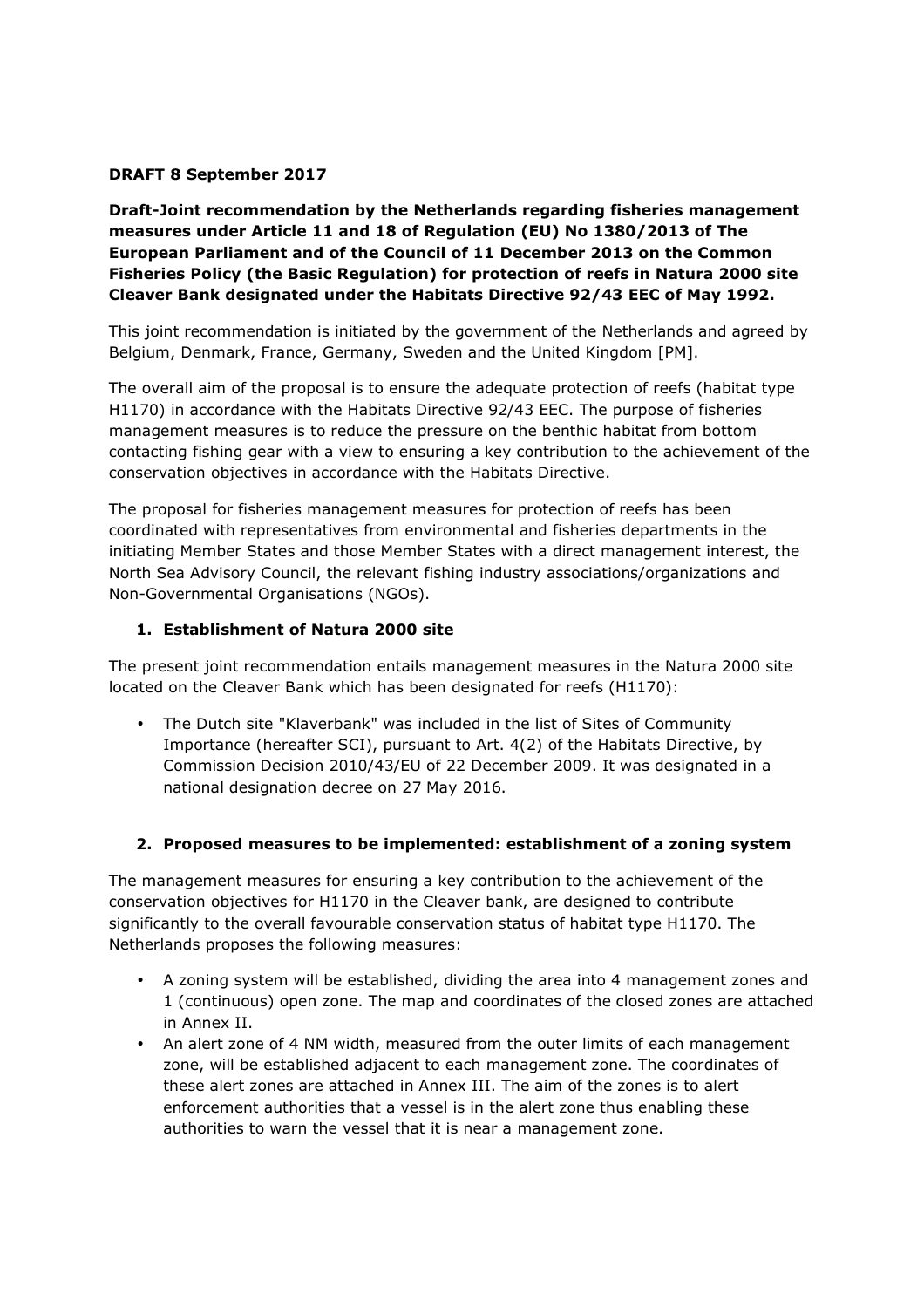• The management zones will be closed to all mobile bottom-contacting gear types:

| Gear groups that are banned in the<br>closed zones | Gear Code Annex<br>XI in EU Regulation<br>404/2011 | <b>International Standard</b><br>Classification of Fishing Gears<br>(ISSCFG) |
|----------------------------------------------------|----------------------------------------------------|------------------------------------------------------------------------------|
| Beam trawl                                         | <b>TBB</b>                                         | 03.1.1                                                                       |
| <b>Bottom Otter Board Trawl</b>                    | OTB, OTT, PTB,<br>TBN, TBS, TB, BTM                | $03.1.2$ , $03.3.0$ , $03.1.3$ ,<br>03.1.9                                   |
| <b>Dredges</b>                                     | DRB, HMD                                           | 04.1.0, 04.2.0, DRM, DRX                                                     |
| Demersal seines                                    | SDN, SSC, SPR,<br>SV, SX                           | SPR, SDN, SSC, SV, SX                                                        |

## **3. Review of the legal regime**

After a period of 6 years after the publication of the delegated act the initiating Member States will assess the impact of the measure on the benthic ecosystem.

### **4. Control and enforcement of proposed fisheries management measures**

The proposed control, enforcement and compliance regime for the Cleaver Bank SCI consists of a combination of surface and aerial surveillance, establishment of an alert zone outside of the Cleaver Bank SCI management area, and remote monitoring of vessel position and gear activity.

Key provisions, in accordance with Council Regulation (EC) No 1224/2009 of 20 November 2009 establishing a Community control system for ensuring compliance with the rules of common fisheries policy (OJ L 343, 22.12.2009, p. 1) to be included in the delegated act to facilitate control enforcement and compliance are:

- Fishing activities of all fishing vessels in the management zones and a 4NM wide alert zone around the management zones shall be controlled by the fisheries monitoring authorities of the coastal Member State by using their system to detect and to record the vessels' entry into, transit through and exit from the fishing restricted areas.
- Fishing vessels carrying on board any prohibited gear types and travelling under six knots within the alert zone and management zone must use their vessel monitoring system for reporting fishing vessel identification, geographical position, date, time, course and speed. These data shall be transmitted every 30 minutes.
- The vessel will be under the obligation to report to the Fisheries Monitoring Centre of its flag entry and exit of alert and management zone.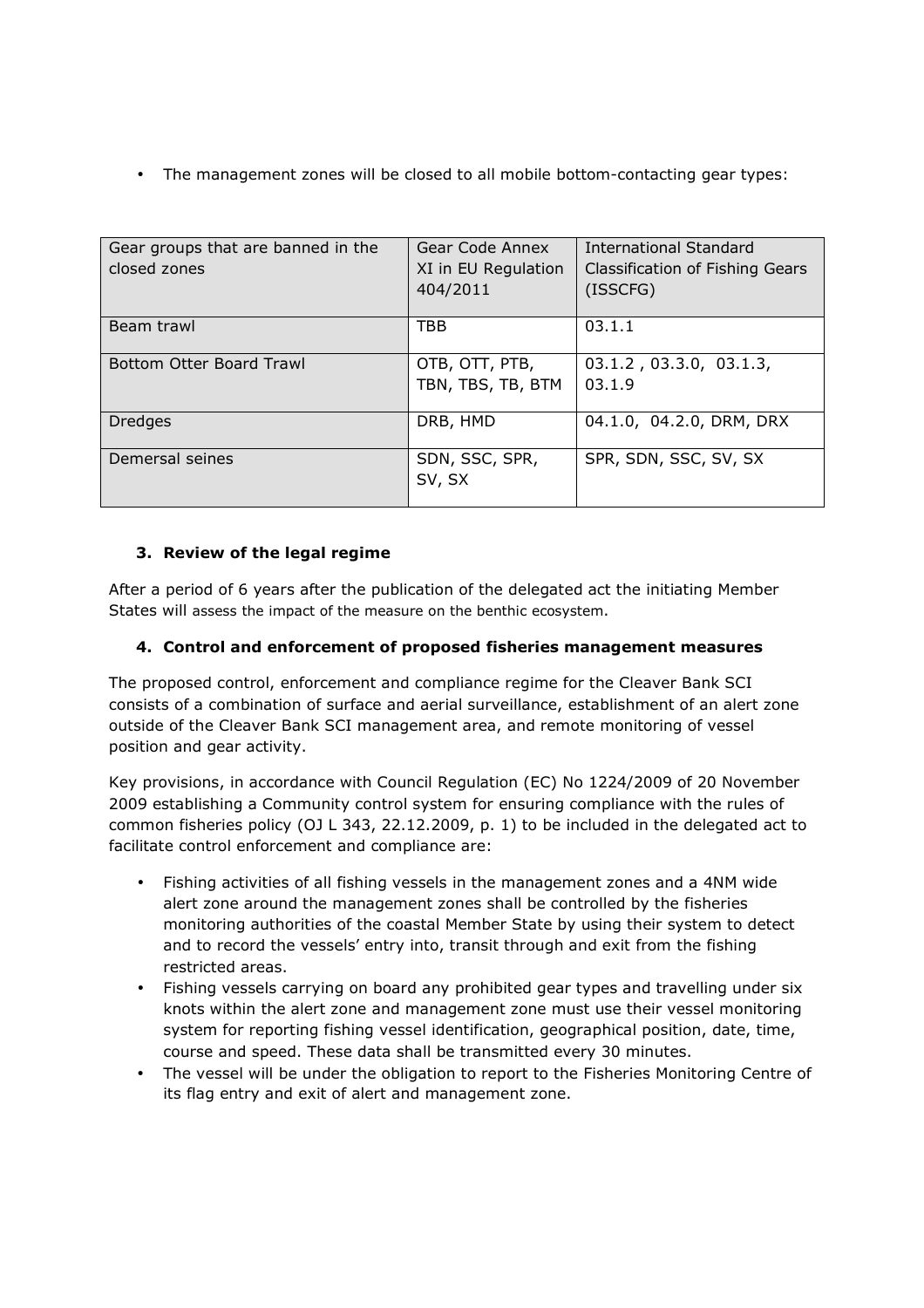- Fishing vessels may transit alert zone and management zone with prohibited gears on board provided that
	- any prohibited gear on board be lashed and stowed during the transit; and
	- the speed during transit is not less than six knots except in case of force majeure or adverse conditions. In such cases, the master shall without delay inform the fisheries monitoring centre of the flag Member State which shall then inform the competent authorities of the coastal Member State.
- Data can also be transmitted via GPRS/GSM. When GPRS/GSM signal is not available data shall be safely stored and forwarded to the competent authority on its request.
- A fishing vessel travelling at six knots or less that carries a prohibited gear entering the Cleaver Bank alert zone area without such a system or not transmitting or storing the data is in breach of the regulations, except in the case of force majeure or adverse conditions.
- On the level of the Scheveningen Group guidelines for a common approach are in development. This common approach, when ready, will be taken into account in the implementation of the proposal.

#### **5. Annexes**

Annex I: Coordinates of site of community interest (based on WG84);

Annex II: Map and Coordinates of the four Management Zones (based on WG84)

Annex III: Coordinates of the alert zones (based on WG84)

Annex IV: Background document to the joint recommendation.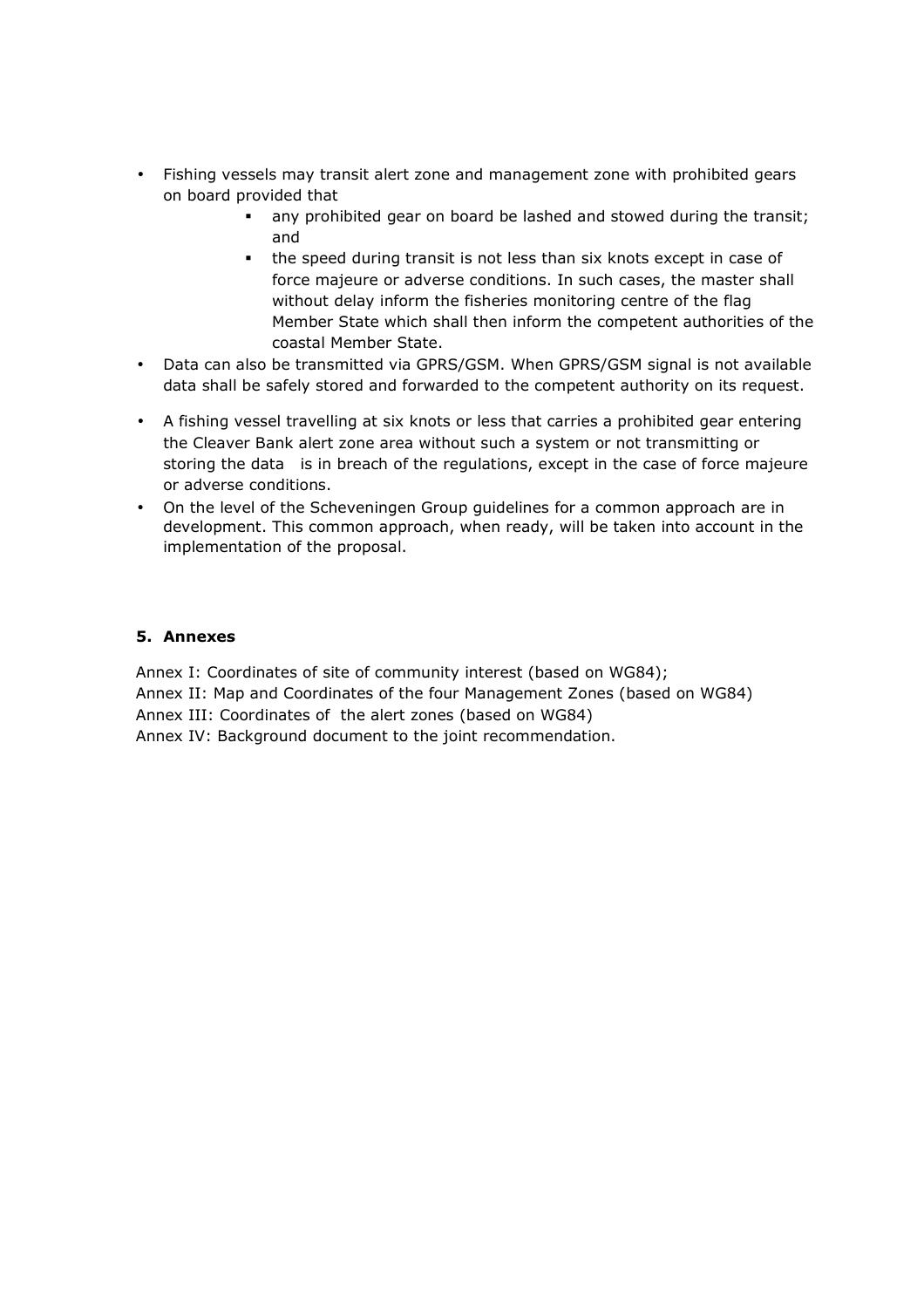#### Annex I

Longitude and Latitude coordinates of the Dutch Natura 2000 site Cleaver Bank

| Longitude           | Latitude            |  |
|---------------------|---------------------|--|
|                     |                     |  |
| <b>X-Coordinate</b> | <b>Y-Coordinate</b> |  |
| 3,31794             | 54,2935             |  |
| 3,31779             | 54,2809             |  |
| 3,31636             | 54,0925             |  |
| 3,31757             | 53,8491             |  |
| 3,12688             | 53,851              |  |
| 3,03787             | 53,8518             |  |
| 2,89879             | 53,8531             |  |
| 2,8589              | 53,9884             |  |
| 2,83609             | 54,0808             |  |
| 2,8046              | 54,208              |  |
| 2,78353             | 54,2936             |  |
| 2,98263             | 54,2935             |  |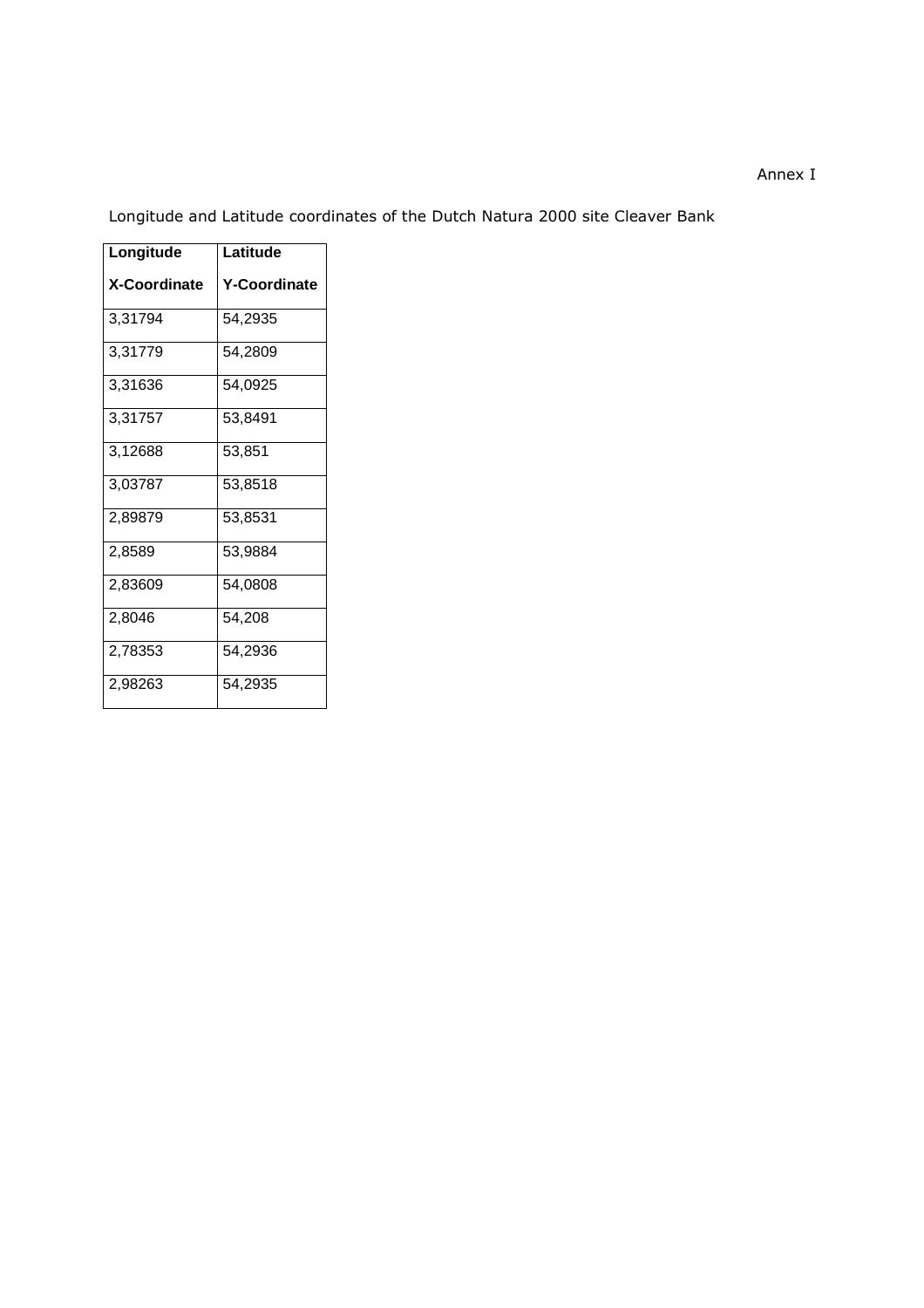#### Annex II

# **Map and Coordinates of the four management zones**

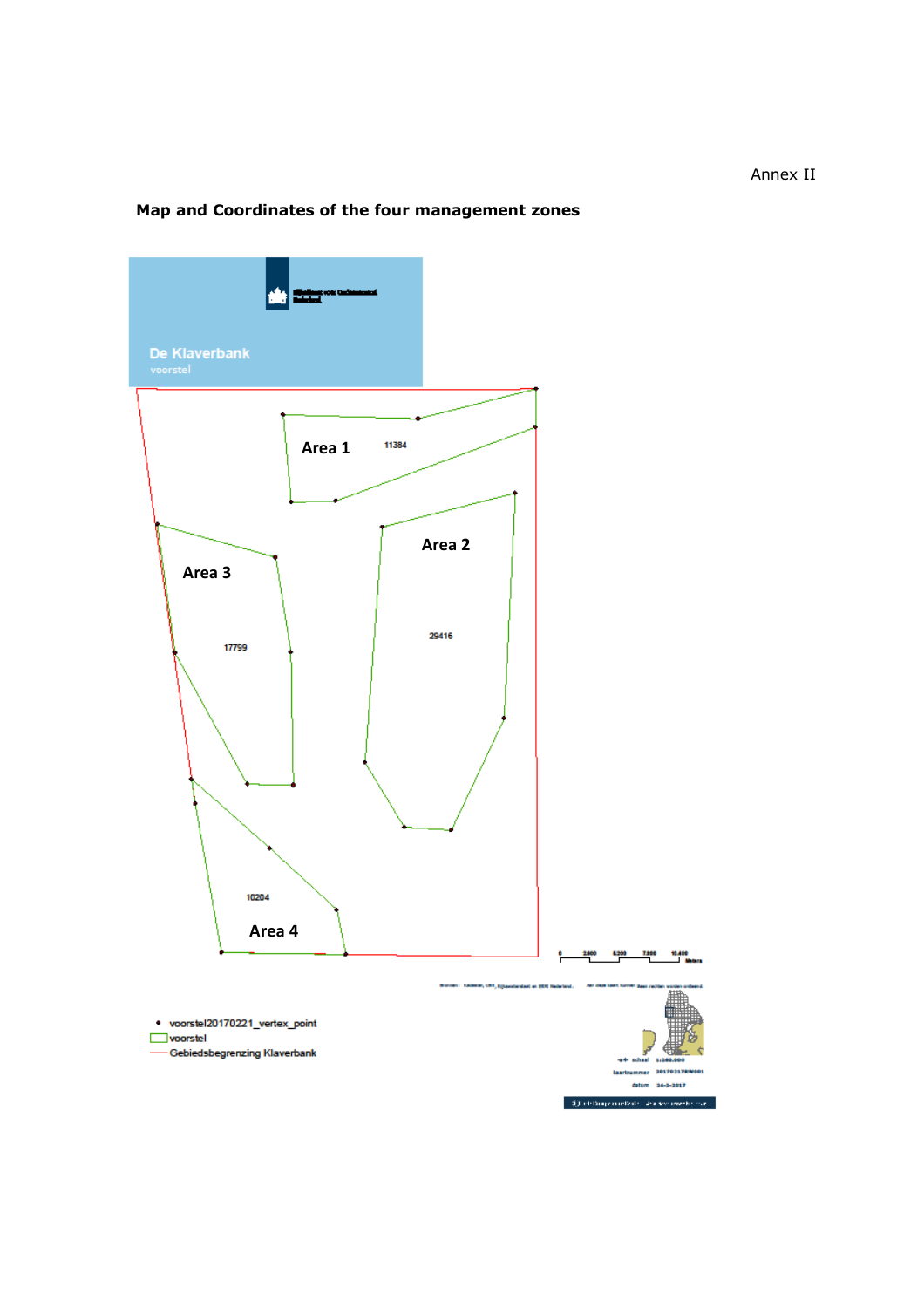| area | x           | y             | orientation |
|------|-------------|---------------|-------------|
| 1    | 498.711.286 | 6.013.985.309 | ne          |
| 1    | 510.456.178 | 6.013.643.373 | ne          |
| 1    | 520.693.794 | 6.016.221.701 | ne          |
| 1    | 520.691.408 | 6.012.919.918 | ne          |
| 1    | 503.275.032 | 6.006.515.750 | ne          |
| 1    | 499.396.408 | 6.006.386.270 | ne          |
| 2    | 487.741.562 | 6.004.415.561 | e           |
| 2    | 498.052.818 | 6.001.555.208 | e           |
| 2    | 499.560.853 | 5.981.736.397 | e           |
| 2    | 495.591.841 | 5.981.827.636 | e           |
| 2    | 489.263.202 | 5.993.272.336 | e           |
| 2    | 499.378.431 | 5.993.345.230 | e           |
| 3    | 518.914.778 | 6.007.142.651 | w           |
| 3    | 517.957.280 | 5.987.565.716 | w           |
| 3    | 513.322.804 | 5.977.823.860 | W           |
| 3    | 509.245.593 | 5.978.110.182 | w           |
| 3    | 505.828.742 | 5.983.726.718 | W           |
| 3    | 507.350.944 | 6.004.199.444 | W           |
| 4    | 504.138.566 | 5.967.010.825 | zw          |
| 4    | 493.342.529 | 5.967.183.225 | ZW          |
| 4    | 491.049.498 | 5.980.133.209 | ZW          |
| 4    | 490.748.123 | 5.982.237.364 | ZW          |
| 4    | 497.523.274 | 5.976.238.696 | ZW          |
| 4    | 503.347.783 | 5.970.871.279 | ZW          |

Longitude and Latitude coordinates of the four management zones